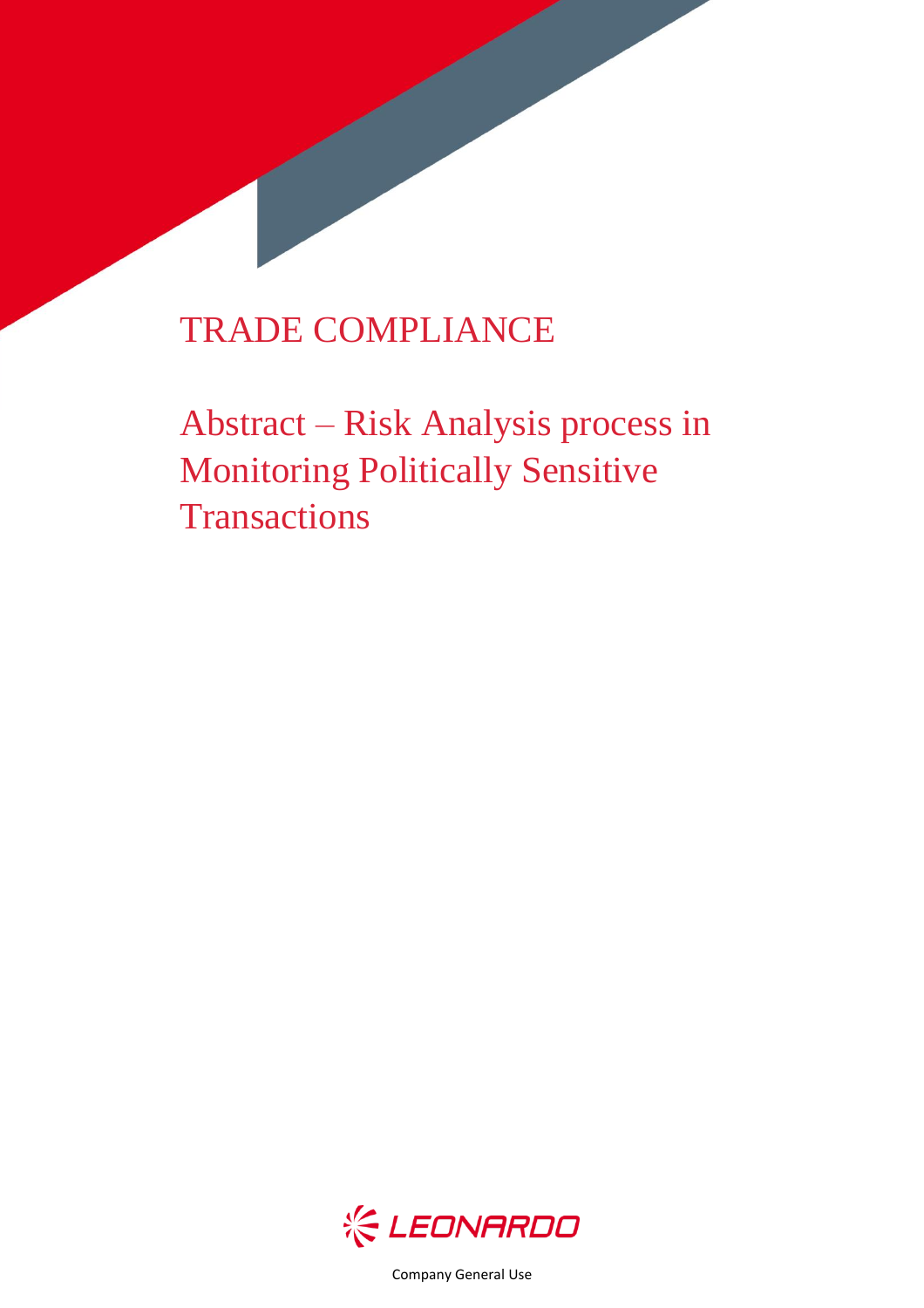### 1. SCOPE

The present abstract aims at providing an overview of the risk analysis process related to the monitoring of 'Politically Sensitive Transactions' (PST). The Risk Analysis process is an integral part of the 'Trade Compliance Programme' (TCP).

### 2. GENERAL PRINCIPLES

Leonardo complies with any applicable sanctions regimes including but not limited to the United Nations, the European Union and the US Department of Treasury OFAC. Therefore, the Trade Compliance Programme is designed to ensure that all business activities are performed in compliance with the relevant obligations related to embargoes, sanctions and/or any other trade restriction. The 'Sensitive Countries List' (SCL) does include any country subject to such restrictions. Any transaction directly or indirectly related to a country which is listed in the SCL must pass through a validation process by Leonardo Trade Compliance Organization. One phase of such process aims at assessing the risks involved in the PST via a Risk Analysis template including a Risk Score Grid and a Mitigation Risk Register.

#### 3. PROCESS FRAMEWORK

The risk analysis process starts at reception of the PST Notification via the PSTN form by the relevant Trade Compliance person who is responsible for the specific business area. Further to the analysis of the data contained in the PSTN and having screened the identified customer and/or end-user via relevant database screening tools, Trade Compliance shall process a new Risk Analysis template.

#### 4. SUMMARY

The Risk Score Grid includes sixteen Trade Compliance 'red flags' belonging to four main categories: Know Your Customer, Export Controls, Sanctions and Territory.

- **Export Controls:** this risk category aims at assessing the red flags related to any applicable export control laws and regulation concerning the potential PST in relation to, among other, the Export Control Classification, the involved jurisdiction(s), the required license approval(s) and reporting activities.
- **Know Your Customer**: this risk category aims at assessing the red flags related to the concerned party either customer and/or the end-user, including their parent companies and/or any linked entity subject to restrictions or sanctions, or having been identified as a denied party by UN, EU, UK or US either applicable to the potential PST or not.
- **Sanctions:** this risk category aims at assessing the red flags related to any embargoes, sanctions or any other trade restrictions applying to SCL country where the potential activities related to the PST shall take place or where the concerned party either customer and/or end-user is registered and/or located.
- **Territory:** this risk category aims at assessing the red flags related to the risk of corruption.

The sixteen red flags are further divided in so-called 'Gates' and 'Drivers'. There are four Gates and twelve Drivers.

- The **Gates** are immediate risks that the company deem to be 'not acceptable' in line with its full compliance policy.
- The **Drivers** are risks that can affect the business activities and therefore may require specific mitigation measures.